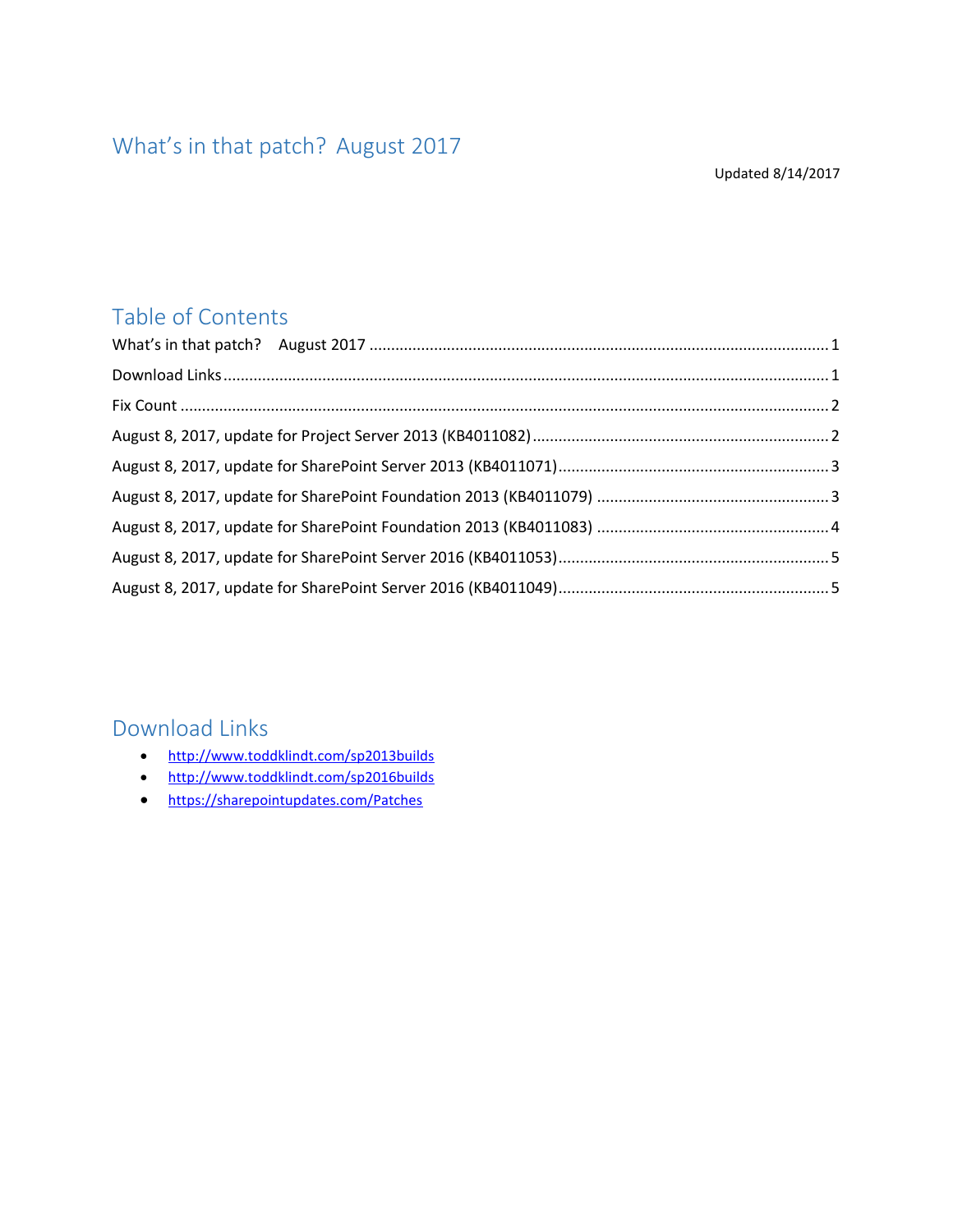## <span id="page-1-0"></span>Fix Count

| August 8, 2017, update for Project Server 2013 (KB4011082)        | 5.            |
|-------------------------------------------------------------------|---------------|
| August 8, 2017, update for SharePoint Server 2013 (KB4011071)     | 4             |
| August 8, 2017, update for SharePoint Foundation 2013 (KB4011079) | 10            |
| August 8, 2017, update for SharePoint Foundation 2013 (KB4011083) | 3             |
|                                                                   | 22            |
|                                                                   |               |
| August 8, 2017, update for SharePoint Server 2016 (KB4011053)     | $\mathcal{P}$ |
| August 8, 2017, update for SharePoint Server 2016 (KB4011049)     | 12            |
|                                                                   | 14            |
|                                                                   |               |

## <span id="page-1-1"></span>August 8, 2017, update for Project Server 2013 (KB4011082)

This update fixes the following issues:

- If you apply a filter that uses the **Does not Contain** filter test to a project that you are editing in Project Web App, tasks that have the filtered characters are still displayed.
- Consider the following scenario:
- You have a project-level custom field that's defined.
- A lookup table is associated with the custom field.
- The lookup table allows multiple values to be selected.
- You publish a project where multiple values are selected from the lookup table for the given custom field.

In this situation, the report may show multiple copies of the same lookup table value.

- Consider the following scenario:
- You have a local custom date field that's defined by using a formula.
- The formula rollup behavior is set to display either the minimum or maximum date value.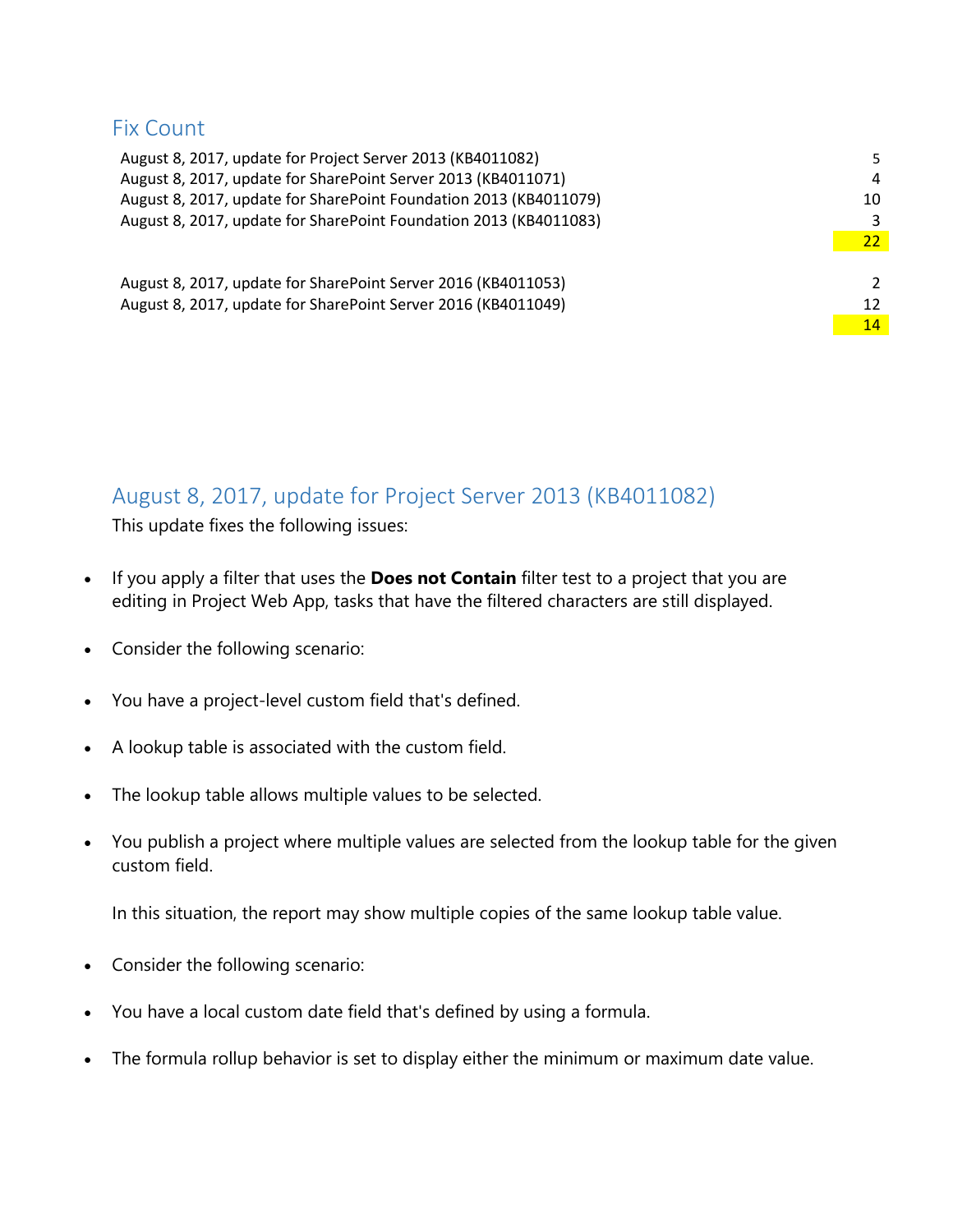• You edit a project in Project Web App and supply data into the fields that drive the formula in the local date field.

In this situation, the date value does not roll up to related summary tasks.

• When you try to rename a project that has a required project level custom field from Project Professional 2013, you may receive the following error message:

#### **Renaming project failed with error code hr = 0x80020009**

• When you try to rename a project to a name that contains the ampersand (&) character, you receive the following error message:

#### **Renaming project failed with error code hr = 0x80020009**

# <span id="page-2-0"></span>August 8, 2017, update for SharePoint Server 2013 (KB4011071)

Improvements and fixes

- This update enables the hybrid content type for Black Forest tenants. More accurate user name mapper will be used in the hybrid content type migration.
- This update adds a checkbox (Create Site Collections in SharePoint Online) on another selfservice site creation page to enable hybrid self-service site creation.
- This update improves the translation accuracy for some terms in multiple languages versions of SharePoint Server 2013.

This update fixes the following issue:

• Tenant users cannot crawl documents that contain invalid Unicode sequences by using hybrid search.

## <span id="page-2-1"></span>August 8, 2017, update for SharePoint Foundation 2013 (KB4011079) Improvements and fixes

• This update enables the hybrid content type for Black Forest tenants. More accurate user name mapper will be used in the hybrid content type migration.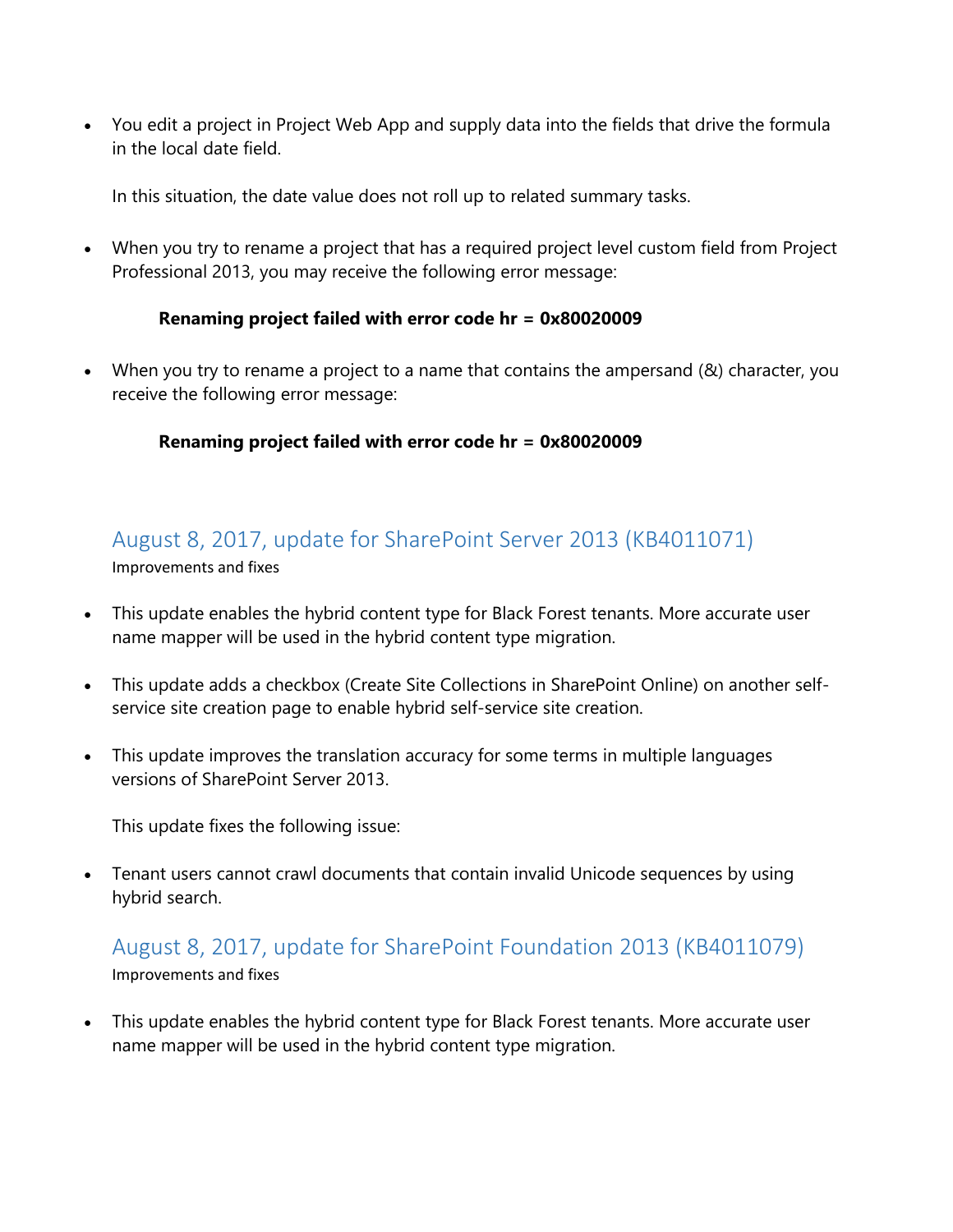- This update adds a check box (**Create Site Collections in SharePoint Online**) in another self-service site creation page to enable hybrid self-service site creation.
- This update improves the performance of the **Variation List Propagation** timer job after you update list items to a target source.
- This update corrects a HTML heading structure issue in the **Discussion Board** views.

This update also fixes the following issues:

- Deleted users are imported unexpectedly through a backup by using the SharePoint Content Migration APIs (previously known as the PRIME APIs), even if you have deleted the users from Active Directory.
- The **Name** column in a Gantt view in a document library does not display the expected values.
- Thestsadm setpropertycommand unexpectedly creates empty nodes under **m\_OleDbProviders**. This causes intermittent high CPU.
- Project view displays a failure in Edit mode if you enable the **Custom Duration X** setting in the Gantt Chart Format list.
- The time for the iCal event is incorrect if you set the Time zone to Brasilia in the website's **Regional Setting**.
- When you edit a task and select **Show More**, the focus isn't set on the first uncovered field as expected.

# <span id="page-3-0"></span>August 8, 2017, update for SharePoint Foundation 2013 (KB4011083)

Improvements and fixes

- This update enables the hybrid content type for Black Forest tenants. More accurate user name mapper will be used in the hybrid content type migration.
- Translates some terms in multiple languages to make sure that the meaning is accurate.
- Translates the **Open Menu** link that JAWS uses to open the Edit Control Block (ECB) menu in a document library in multiple languages.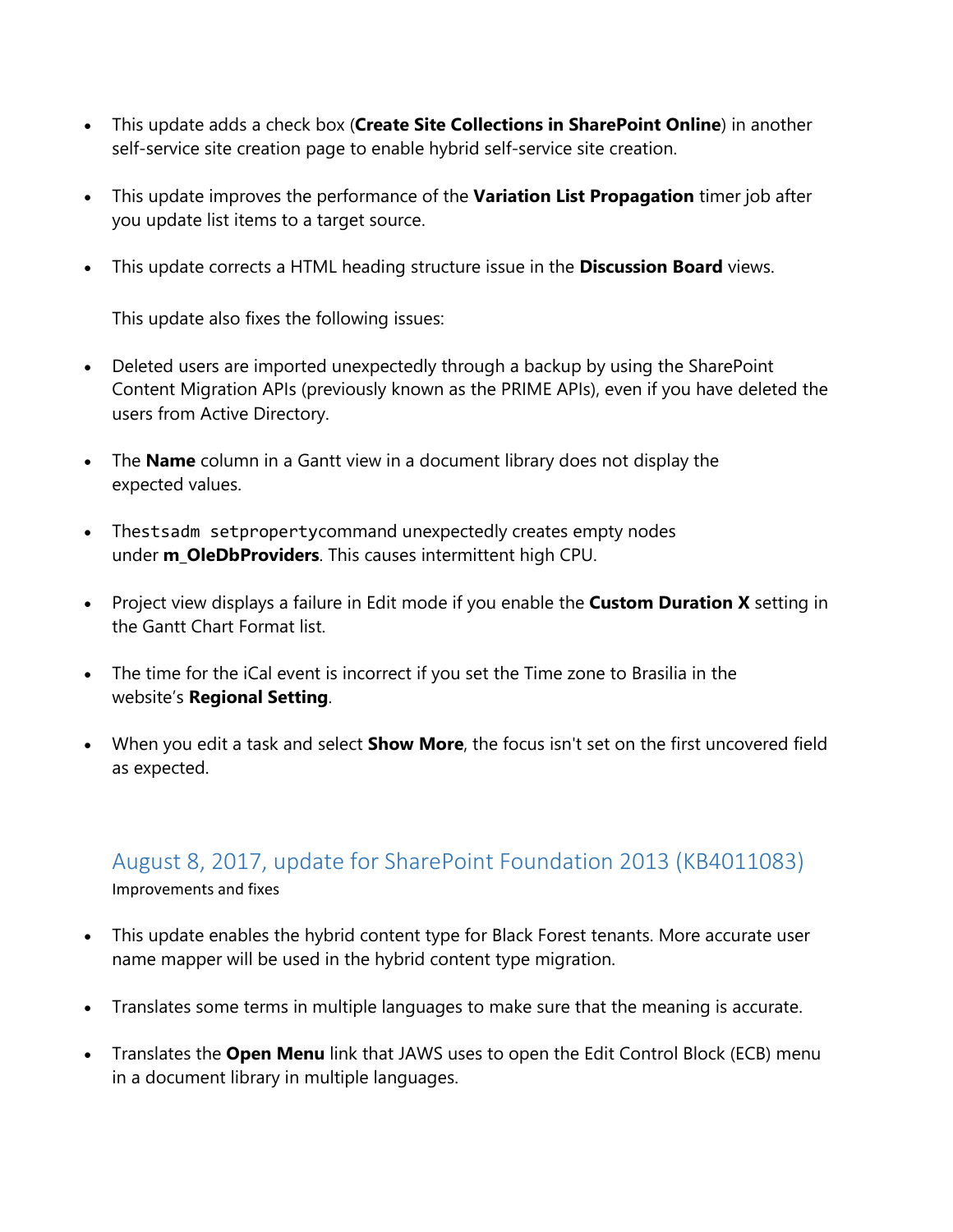## <span id="page-4-0"></span>August 8, 2017, update for SharePoint Server 2016 (KB4011053)

#### Improvements and fixes

- This update enables the hybrid content type for black forest tenants. More accurate user name mapper will be used in the hybrid content type migration.
- Translates some terms in multiple languages to make sure that the meaning is accurate.

# <span id="page-4-1"></span>August 8, 2017, update for SharePoint Server 2016 (KB4011049)

This update includes the following improvements and fixes for SharePoint Server 2016:

- This update enables the hybrid content type for Black Forest tenants. More accurate user name mapper will be used in the hybrid content type migration.
- Translates some terms in multiple languages to make sure that the meaning is accurate.
- This update makes sure that the My Site Cleanup Timer job will delete user profiles for deleted users.

This update also fixes the following issues:

- Assume that you upload a .docm file that contains macros to SharePoint. After you use Word Automation Services to convert it to a .doc file, the macros are no longer present.
- The date and time is displayed in an incorrect time zone in the conversation section of a pending access request.
- When you try to click a shared link to a Microsoft OneDrive for Business folder that contains non-ASCII characters, the link can't redirect you to the folder.
- When you use the Remote Event Receiver in a SharePoint environment that uses a language with multibyte characters, you experience an exception.
- A site that has a trailing slash in the site URL can't be restored.

This update fixes the following issues for Project Server 2016: